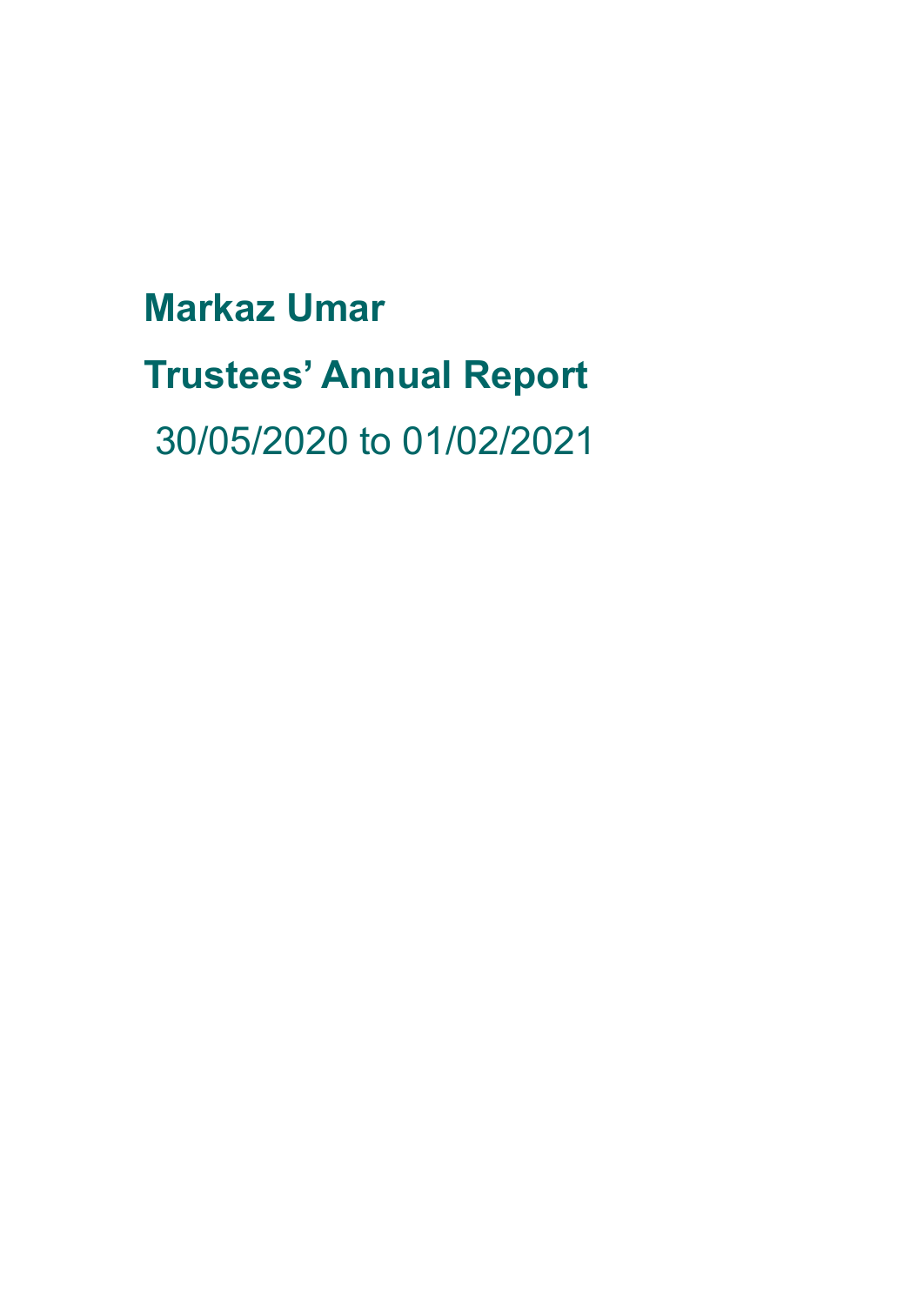# **Charity contact information**

Markaz Umar



Charity Number: 1189706

Bankes Road

Birmingham

B10 9PW

[markazumarlondon@gmail.com](mailto:markazumarlondon@gmail.com)

### **Charity Trustees**

- 1. Mr Safir M. Shabbir
- 2. Mr Awais A. Rahman
- 3. Dr Sheraz M. Yasin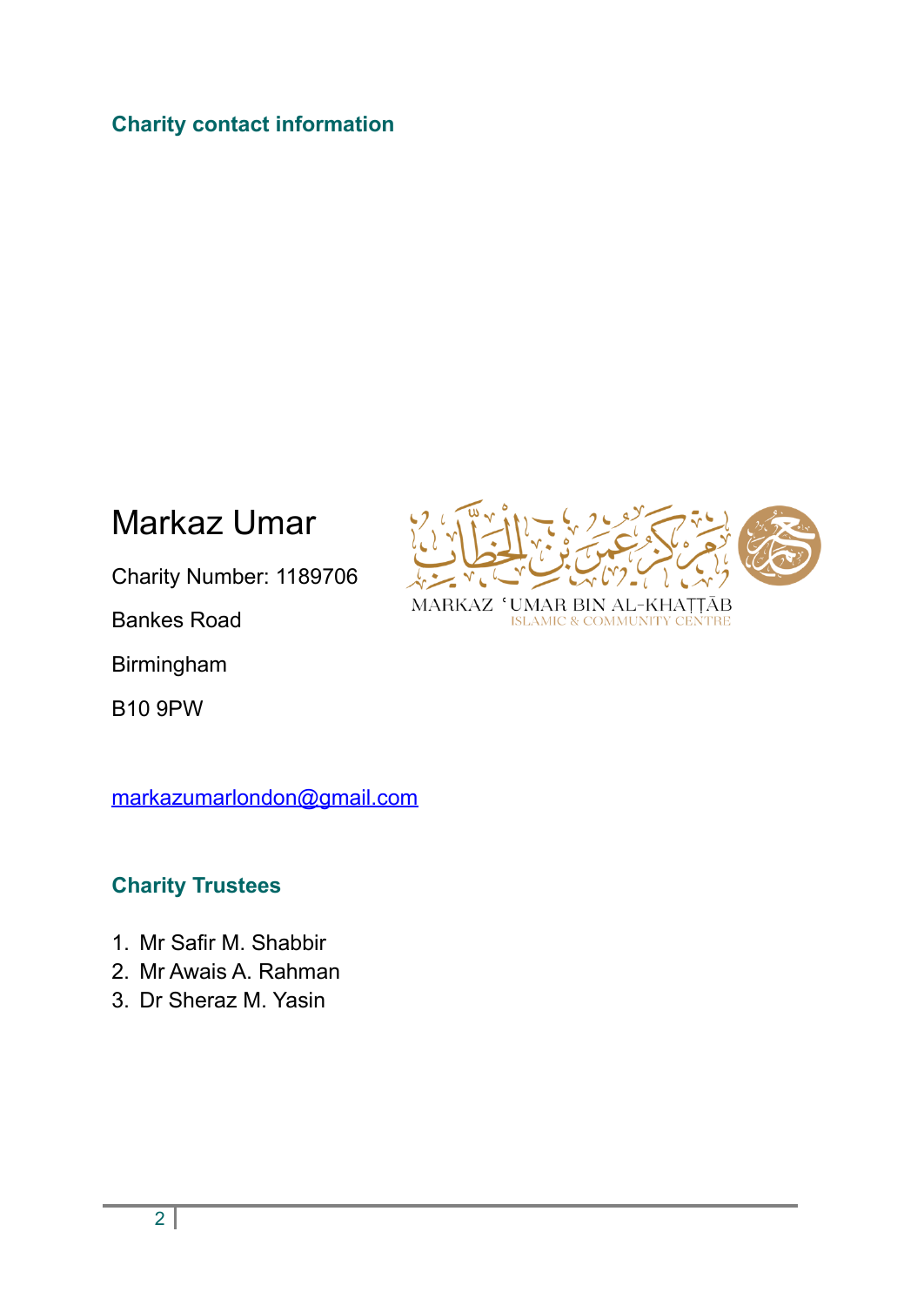# **Objectives and activities**

Markaz Umar was set up for the purpose of advancing the religion of Islam by promoting the knowledge of Allah (God) as portrayed in the authentic sources of Islam and according to the way of the pious predecessors.

Markaz Umar will help to benefit the residents of major cities of England (with initial emphasis in London and Birmingham) by associating together the residents in a common effort to advance Islamic education and to provide facilities in the interests of social welfare for recreation and leisure time occupation with the objective of improving the conditions of life for the residents.

To this effect Markaz Umar will work to organise events and community centres.

### **Structure, governance and management**

### Type of governing document

Markaz Umar sets out its purpose, structure and describes how it will operate within its constitution.

### Trustee recruitment and appointment

There has not been any change to the trustees during this period.

# **Achievements and performance**

Due to the prevailing pandemic Markaz Umar has been dormant during this period.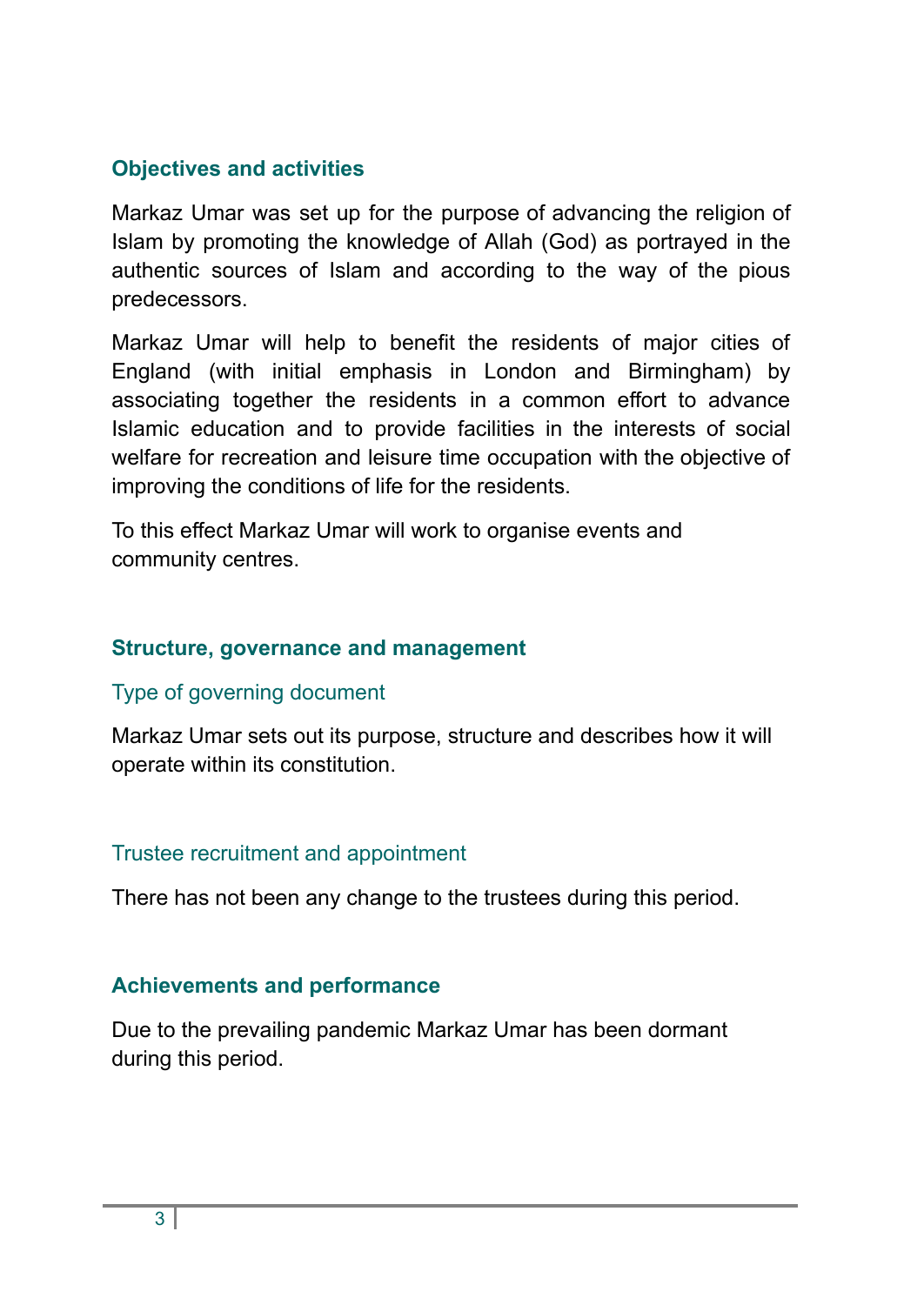# **Financial review**

Markaz Umar was dormant during this financial period

Income: 0

Ependiture: 0

# Statement of the charity's policy on reserves

As the charity has remained dormant since set up there are no reserves.

# Details of any deficit

As the charity has remained dormant since set up there is no deficit.

# Donated facilities and services

As the charity has remained dormant since set up there have not been any donated facilities or services.